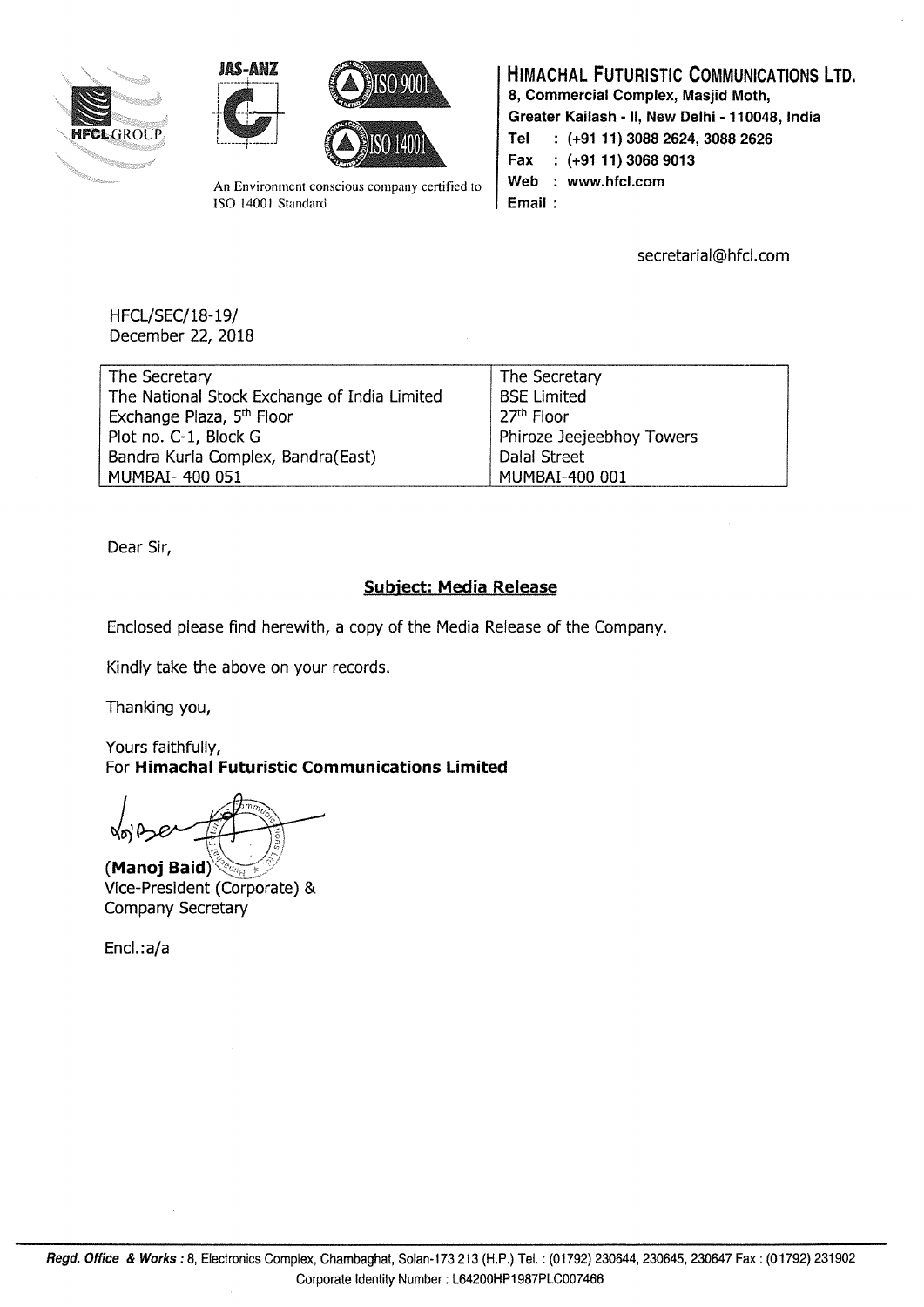





An Environment conscious company certified to ISO 14001 Standard Press Release

HIMACHAL FUTURISTIC COMMUNICATIONS LTD. 8. Commercial Complex, Masjid Moth, Greater Kailash - II, New Delhi - 110048, India Tel : (+91 11) 3088 2624, 3088 2626 Fax : (+91 11) 3068 9013 Web : www.hfcl.com Email:

# HFCl awarded overseas contracts worth INR 148 crores by larsen & Toubro (l&T) to set up Telecommunication Systems for Mauritius Metro Express & Dhaka Metro Mass Rapid Transit System Projects

Himachal Futuristic Communications Limited (HFCL) is pleased to announce that it has been awarded two contracts totalling INR 148 crores by L&T to execute the Telecommunication Systems projects for the Mauritius Metro Express Project and for the Dhaka Metro Mass Rapid Transit System.

The Mauritius Metro Express Project is along a 26 km route that will connect Curepipe to Immigration Square in the capital Port Louis and will feature 19 stations. The Dhaka Metro Mass Rapid Transit System Project is along a 20 km route and is an elevated metro rail system with 16 Stations and a Maintenance Depot, connecting Uttara and Motijheel.

The scope of work for HFCL includes, Design, Manufacturing, Supply, Installation, Execution, Testing and Commissioning and Training for Communication Network, Control & Monitoring (C&M) System which includes Operation Management & Control System (OMCS), Voice Communication System (VCS), Emergency Help Telephony System (EHTS), Master Clock System (MCS), Closed Circuit Television (CCTV), Passenger Information Display Signs (PIDS), Public Address System (PAS), Passenger Information Kiosks (PIK), Electronic Access Control System (EACS) and Spares.

These overseas projects are the first of their kind which have been awarded to HFCL, and are a recognition of its capability in designing, integrating, installing and commissioning complex systems in telecommunications for Railways and Metros that have to be executed within well-defined time lines and meet stringent operating conditions. It has been the endeavour of the Company to expand its business outreach beyond India and these projects will provide a foothold to access similar markets overseas.